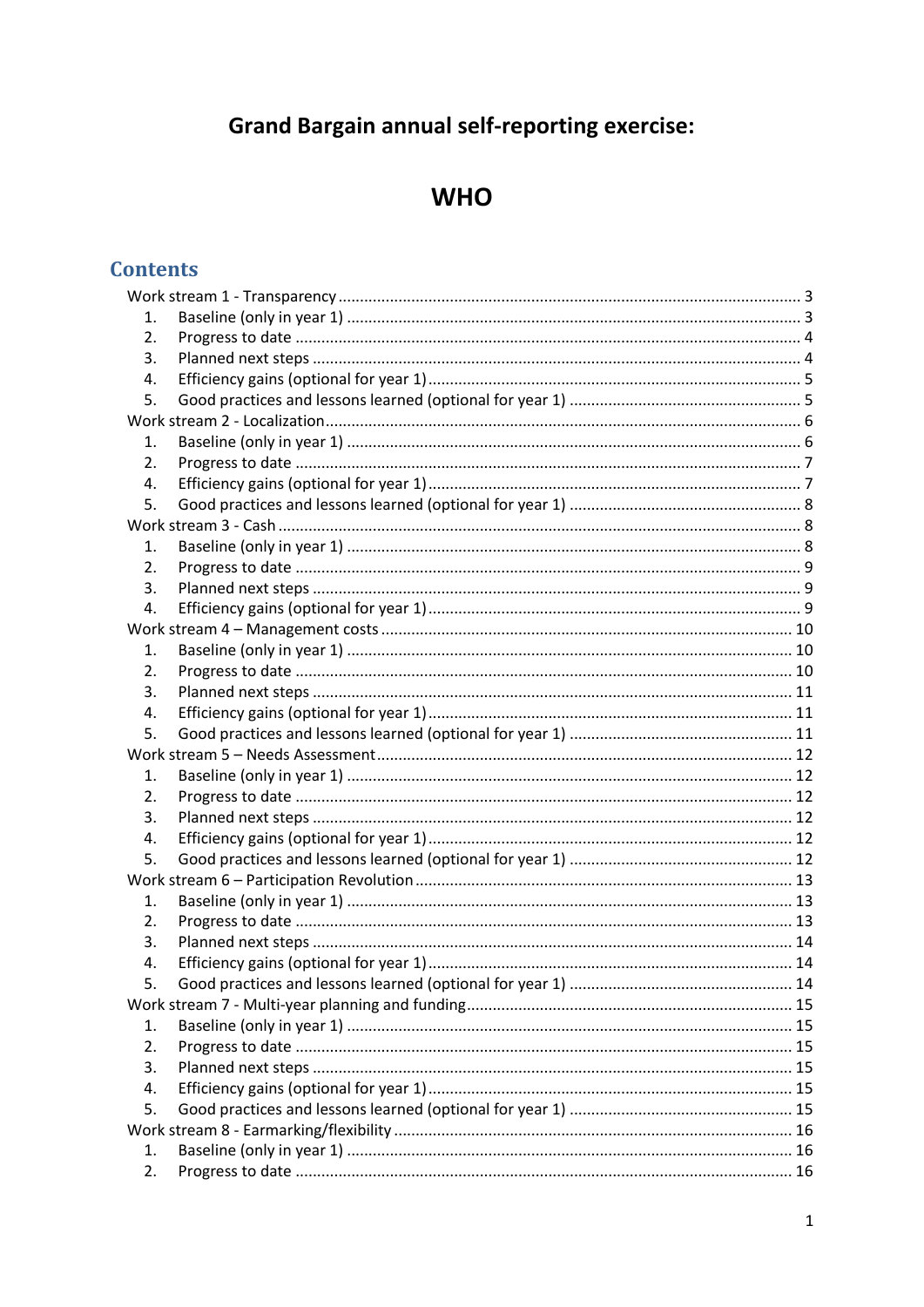| 3.             |  |
|----------------|--|
| 4.             |  |
| 5.             |  |
|                |  |
| 1.             |  |
| 2.             |  |
| 3.             |  |
| 4.             |  |
| 5.             |  |
|                |  |
| $\mathbf{1}$ . |  |
| 2.             |  |
| 3.             |  |
| 4.             |  |
| 5.             |  |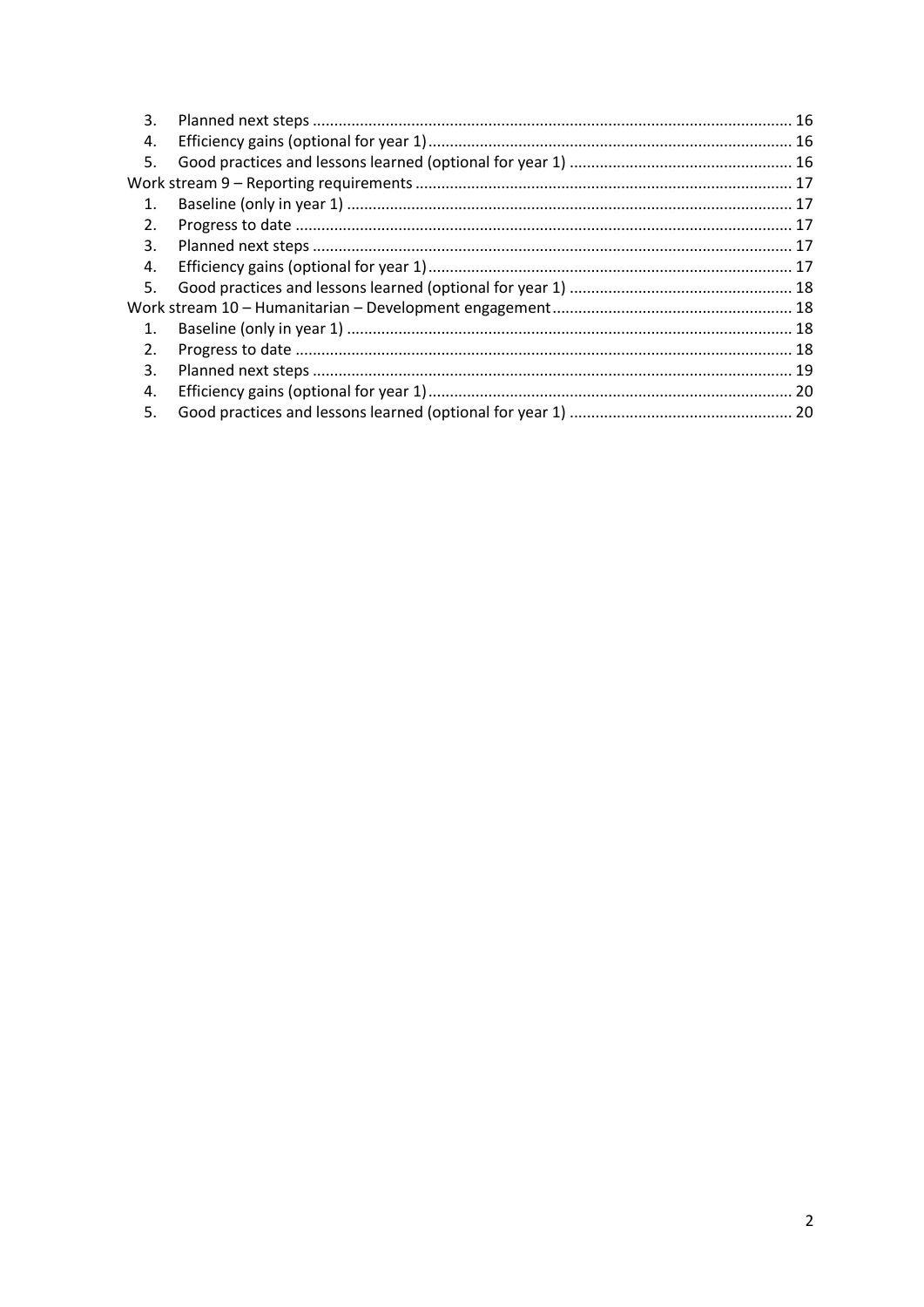## <span id="page-2-1"></span><span id="page-2-0"></span>**Work stream 1 - Transparency**

## **1. Baseline (only in year 1)**

Where did your organisation stand on the work stream and its commitments when the Grand Bargain was signed?

At the time when the Grand Bargain was endorsed at the World Humanitarian Summit, WHO was not yet a member of the International Aid Transparency Initiative (IATI). WHO has now become a full member of IATI – joining in November 2016.

## <span id="page-2-2"></span>**2. Progress to date**

Which concrete actions have you taken (both internally and in cooperation with other signatories) to implement the commitments of the work stream?

WHO has taken action to issue the first sets of IATI compliant data and related transparency website in May 2017. In addition, information about funding flows to WHO programmes in countries is already publically available through the WHO Programme Budget Portal:

<http://extranet.who.int/programmebudget/> including a breakdown on funding by programme area, which includes the outbreak and crisis response programme area where humanitarian funding is allocated to.

## <span id="page-2-3"></span>**3. Planned next steps**

What are the specific next steps which you plan to undertake to implement the commitments (with a focus on the next 2 years)?

WHO will issue its digital platform which will allow it to publish timely, transparent, harmonised and open high-quality data on humanitarian funding. The objective is that, through the IATI process, the WHO Programme Budget Portal will be able to report on funding flows down to output level (activity level)

## <span id="page-2-4"></span>**4. Efficiency gains (optional for year 1)**

Please indicate, qualitatively, efficiency gains associated with implementation of GB commitments and how they have benefitted your organisation and beneficiaries.

A key benefit of the increase in the level of transparency is an increase of stakeholders understanding of how WHO allocates humanitarian funds which is key to build trust and eventually encourage further investments.

#### <span id="page-2-5"></span>**5. Good practices and lessons learned (optional for year 1)**

Which concrete action(s) have had the most success (both internally and in cooperation with other signatories) to implement the commitments of the work stream? And why?

<span id="page-2-6"></span>WHO joining IATI and publishing information of funding flows down to activity level.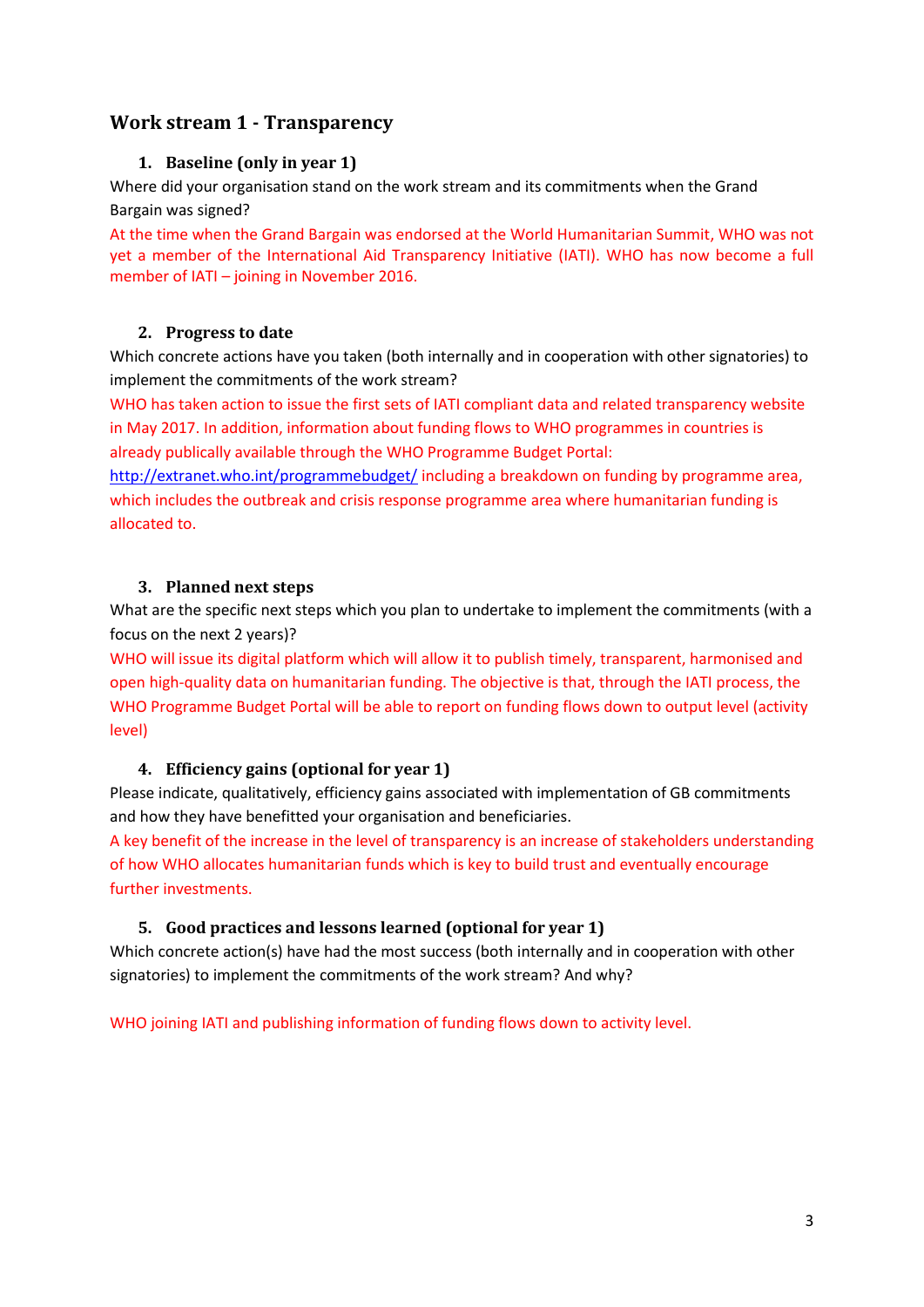#### **Work stream 2 - Localization**

#### **1. Baseline (only in year 1)**

*Where did your organisation stand on the work stream and its commitments when the Grand Bargain was signed?*

WHO has a strong role in strengthening capacities of Member States (especially Ministries of Health) and partners to manage the health aspects of any type of emergency. As part of this responsibility, WHO provides evidence and science based knowledge and interventions to quickly detect, assess, respond to and manage infectious hazards that could lead to disease outbreaks, epidemics, pandemics and other health emergencies. This extends to our work in building local and national health responder capacity for preparedness, response and coordination which includes the following areas of activity.

- Engagement with local and national responders: As Health Cluster Lead Agency, WHO engages national NGOs in the overall response and provides coordination and linkages with other partners. WHO has also been working in support of and through national NGOs in several countries, e.g. over 60 national NGOs in Syria, 8 national NGOs in Iraq. A national NGO (SAMS) is Health Cluster Co-Coordinator in Turkey. WHO seeks to enable NGOs to have positions of influence and build future coordination capacity. Tracking of funding for local and national responders is under way.
- International Health Regulations (IHR): WHO has programmes designed to assess and strengthen critical core capacities for all-hazards health emergency preparedness and IHR in highly vulnerable countries. A new framework for IHR monitoring and evaluation was introduced in 2015 and a more international approach to national planning has commenced. Before May 2016, WHO and partners had conducted 4 Joint External Evaluations. There had been no new national planning activities conducted at this time.
- Operational Readiness: WHO conducts activities to strengthen the operational readiness of WHO country offices and partners for emergencies. As part of the WHO Emergency Programme, WHO has established an Operational Readiness work stream. As at the time of the Grand Bargain, a set of policies and mandatory readiness standards in all WHO country offices for audit and monitoring of implementation had been developed. Relevant guidelines and checklists had been drafted but not rolled out. WHO had conducted similar activities to strengthen capacities of countries in Africa which were assessed as having higher risk of Ebola (in addition to the three countries directly affected).
- National Emergency Operations Center (EOC) capacities: WHO works with partners for the improvement of national public health EOC capacity. WHO had developed an EOC Framework and provided support to countries for establishing and maintaining national EOCs. Prior to the Grand Bargain WHO had provided support to develop, manage and evaluate national health EOCs in two countries.
- Risk communication and social science interventions: WHO provides a range of activities to support the enhancement of national capacities for risk communication. WHO provides hands-on support for building capacities of frontline responders and decision makers for risk communication (e.g. developing national plans, simulation exercises). Support is also provided to facilitate community engagement and behavioural change communication using social science approaches and methodologies. This helps put communities at the heart of any emergency response.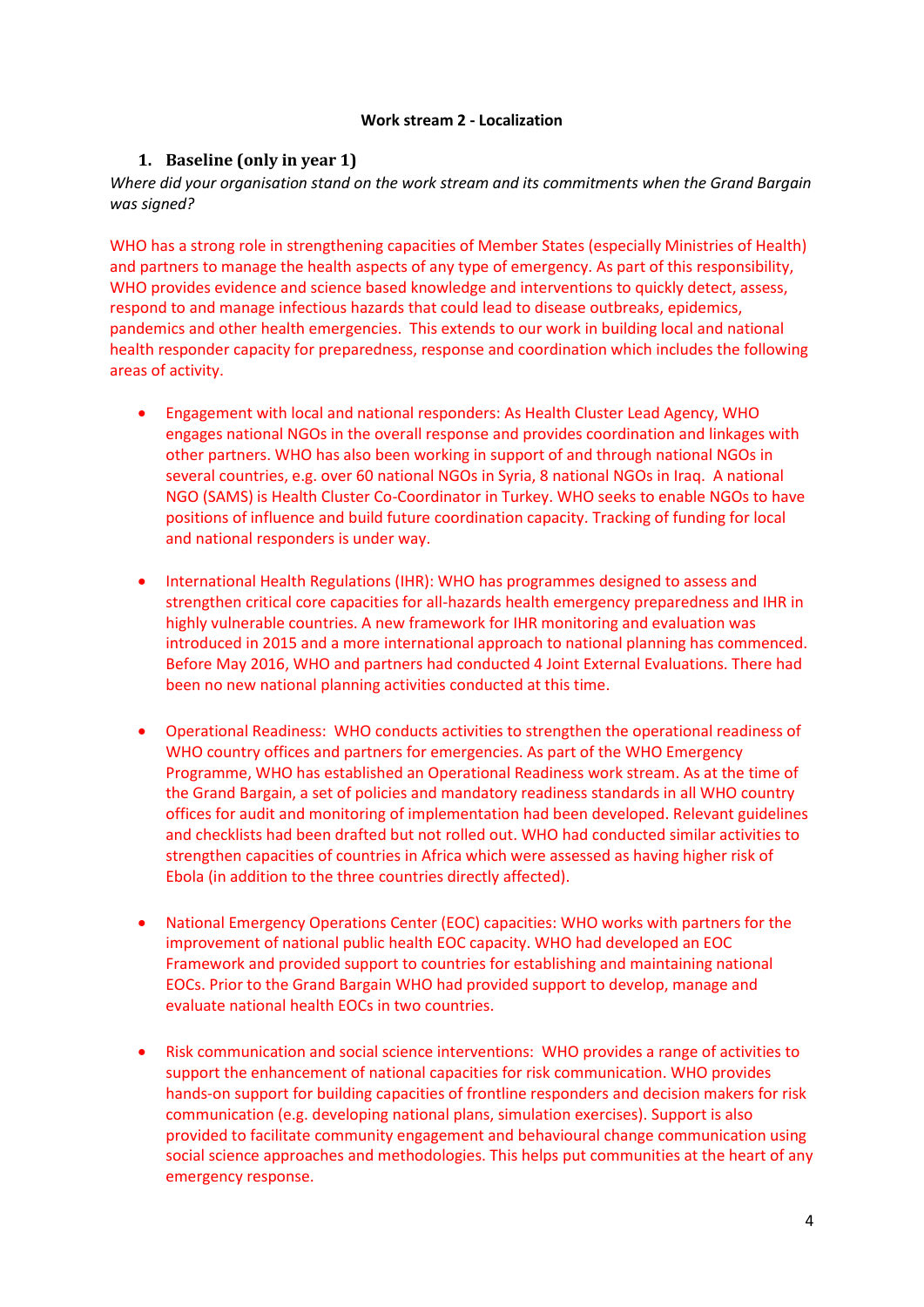- Global exercises on EOC operations: WHO manages and facilitates global, regional and national exercises which test country capacities and lead to recommendations for reviews of plans and procedures and the development of capacities.
- Global Alert and Response Network (GOARN): WHO manages the GOARN which facilitates and provides international assistance for alert, risk assessment and response to public health events and health emergencies.
- Emergency Medical Teams (EMTs): WHO has led initiatives aimed at increasing national and international capacities for health emergency response through expansion and strengthening of national EMTs. Four Emergency Medical Teams met WHO standards prior to the Grand Bargain.
- Safe Hospitals: WHO supports strengthening the safety and emergency management capacities of hospitals to withstand hazards and provide live saving health services in times of emergencies. Prior to the Grand Bargain, more than 70 countries reported that they were undertaking Safe Hospitals activities.

## **2. Progress to date**

*Which concrete actions have you taken (both internally and in cooperation with other signatories) to implement the commitments of the work stream?* 

Since May 2016, WHO has conducted activities aimed at strengthening local and national health responders' capacity for preparedness, response and coordination. These activities include the following:

- Global Health Cluster: The WHO-led Global Health Cluster has contributed to the Global Cluster Coordination Group work-stream on the operationalization of localisation including the development of tips sheets and best practice for ICCGs and clusters on how to ensure adaptation of coordination platforms to be more inclusive and meet the needs of all partners including national actors and governments. WHO has continued to facilitate the participation of national NGOs in country health clusters. More than 300 national NGOs participate in the 24 active health clusters globally. WHO is also working to strengthen the technical and management capacities of implementing partners in Syria and Iraq.
- International Health Regulations (2005): 32 Member States, supported by WHO and partners, have conducted 32 Joint External Evaluations across the world. A series of activities, including workshop have been conducted to develop national plans for health security in Pakistan and Tanzania.
- Operational Readiness: The operational readiness tool kit for countries reached the roll out stage. WHO conducted pilot tests of guidelines with collaboration with WHO region and country offices and selected countries, including Mekong River Basin countries (October 2016), Sudan and Mali. A bi-regional Vulnerability Risk Analysis and Mapping workshop for countries from Africa and the Eastern Mediterranean regions was conducted in Ethiopia in November 2016. WHO also contributed to inter-agency coordination on Emergency Response Preparedness (with OCHA and IASC partners) and disaster risk reduction (with the Capacity for Disaster Reduction Initiative) ensuring alignment of tools and activities. WHO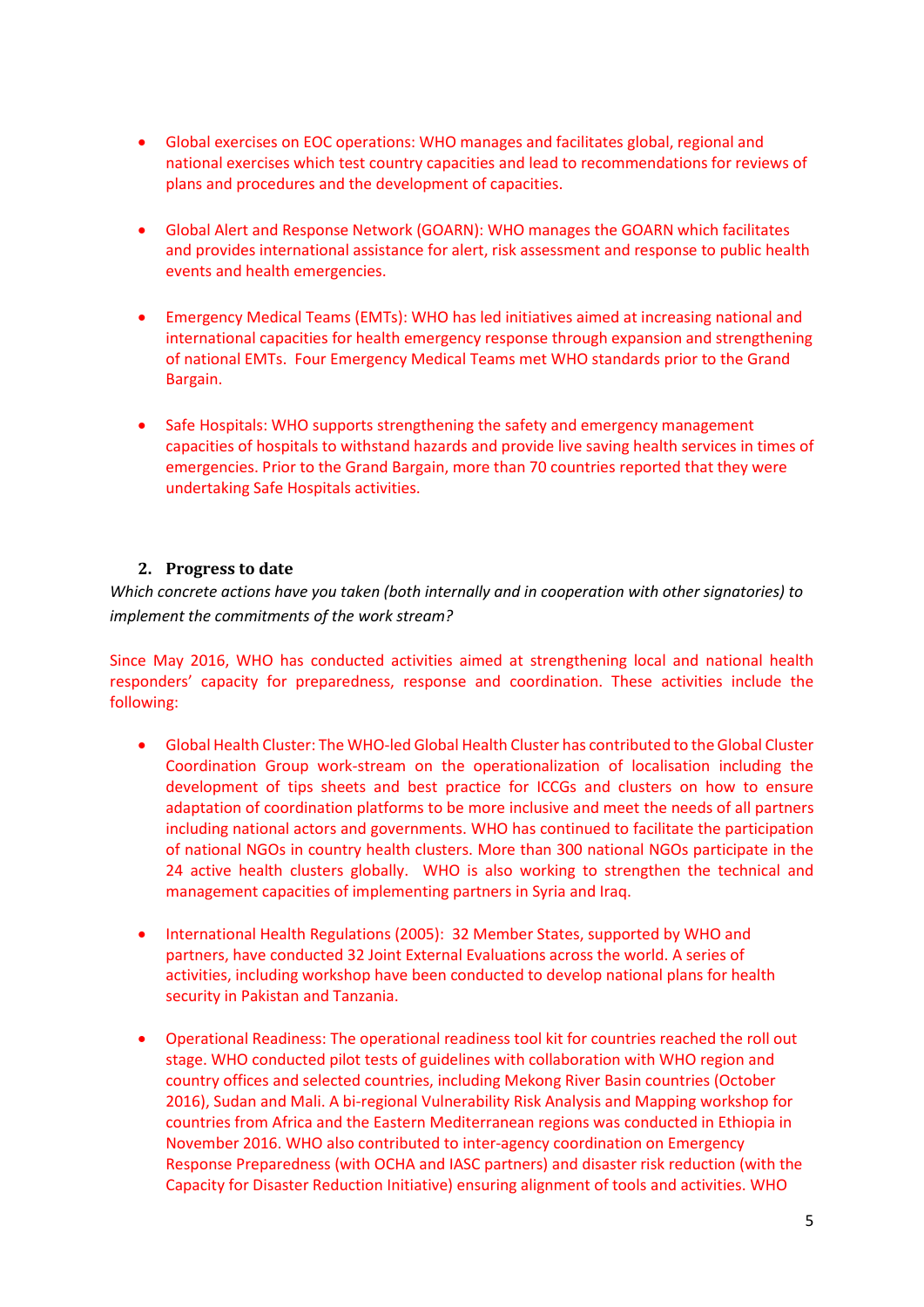joined other agencies in Sudan and Somalia for Emergency Response Preparedness training workshops. A baseline survey of WHO Country Office readiness was conducted with 116 out of 148 countries responding.

- Emergency Operations Centres: The EOC NET and its evidence based guidance for Public Health Emergency Operations Centre (PHEOC) Development and Assessment "Framework" continued
- to be used as the basis for PHEOC assessments, development and improvement in order to establish fully functional PHEOCs in countries. The Framework has been used to guide PHEOC development plans and implementation in Malaysia, Portugal, Senegal, Kenya, Gambia, Guinea Bissau, Mauritania, Niger, Togo and Tanzania.
- Emergency Medical Teams: WHO has conducted workshops and trainings for national and regional EMTs in the Americas, Pacific, Europe, SE Asia and West Africa. Examples include Fiji, Philippines, Costa Rica and the regional response teams of the ECOWAS region among others. WHO mentors and supports Governmental and NGO EMTs in every region, and is currently directly supporting 75 teams to achieve minimum agreed standards of quality to more effectively deploy and clinically treat people affected by emergencies and outbreaks. This has included over 35 capacity building visits to teams in the last 12 months, and the peer review and "verification" of 8 teams (China, Russia x2, Japan, Australia, Israel, Australia and Costa Rica). WHO has conducted training for 120 national focal points and international experts in a series of 4 EMT coordination courses in the last 18 months, with a further 4 planned for 2017. This course teaches national emergency coordinators to more effectively deploy and coordinate their national first response medical teams and to call upon and coordinate the arrival and tasking of international EMTs using their existing Health Emergency Operations centres and structures. Further capacity building missions have occurred in countries at high risk of requiring assistance form international EMTs to train national focal points and Health EOC staff in these procedures (eg Turkey, Fiji, Ecuador, Philippines etc).
- Risk communication and social science intervention: WHO works with key partners such as UNICEF, IFRC and member States to provide strategy and tools for communicating risk and engaging communities for changing "risky" behaviours through behavioural change communications to contain epidemics. Recent examples include the multi-partner risk communication and community engagement strategy for Zika Virus Disease and its complications; for Yellow fever in Angola and EDC. Currently, more than 150 partners and individuals use a WHO-led coordination mechanism for risk communication and community engagement in emergencies. And the organization has a pre-trained contingent of 150 risk communications experts who can be deployed within 48 hours to any emergency anywhere. WHO's strategies' and advice for managing health emergencies is now accessible to decisionmakers and front-line responders through new technological tools. Foremost amongst them are the Open WHO platform [\(www.OpenWHO.org\)](file:///C:/Users/gamhewageg/AppData/Local/Microsoft/Windows/Temporary%20Internet%20Files/Content.Outlook/0INQOW9C/www.OpenWHO.org) which can host hundreds of thousands of users to brief them on disease threats in emergencies, and mobile phone apps such as the Zika app.
- Safe Hospitals: The WHO Hospital Safety Index has been rolled out in the WHO European Region by Ministries of Health and national disaster risk management authorities. In 2016, 93 experts – including doctors, civil and maintenance engineers and emergency planning experts – from 14 European and 6 non-European countries were trained. This training was associated with the assessment of 118 hospitals in 7 countries in the WHO European Region using the WHO Hospital Safety Index tool in the period of 2015¬2016. The assessments resulted in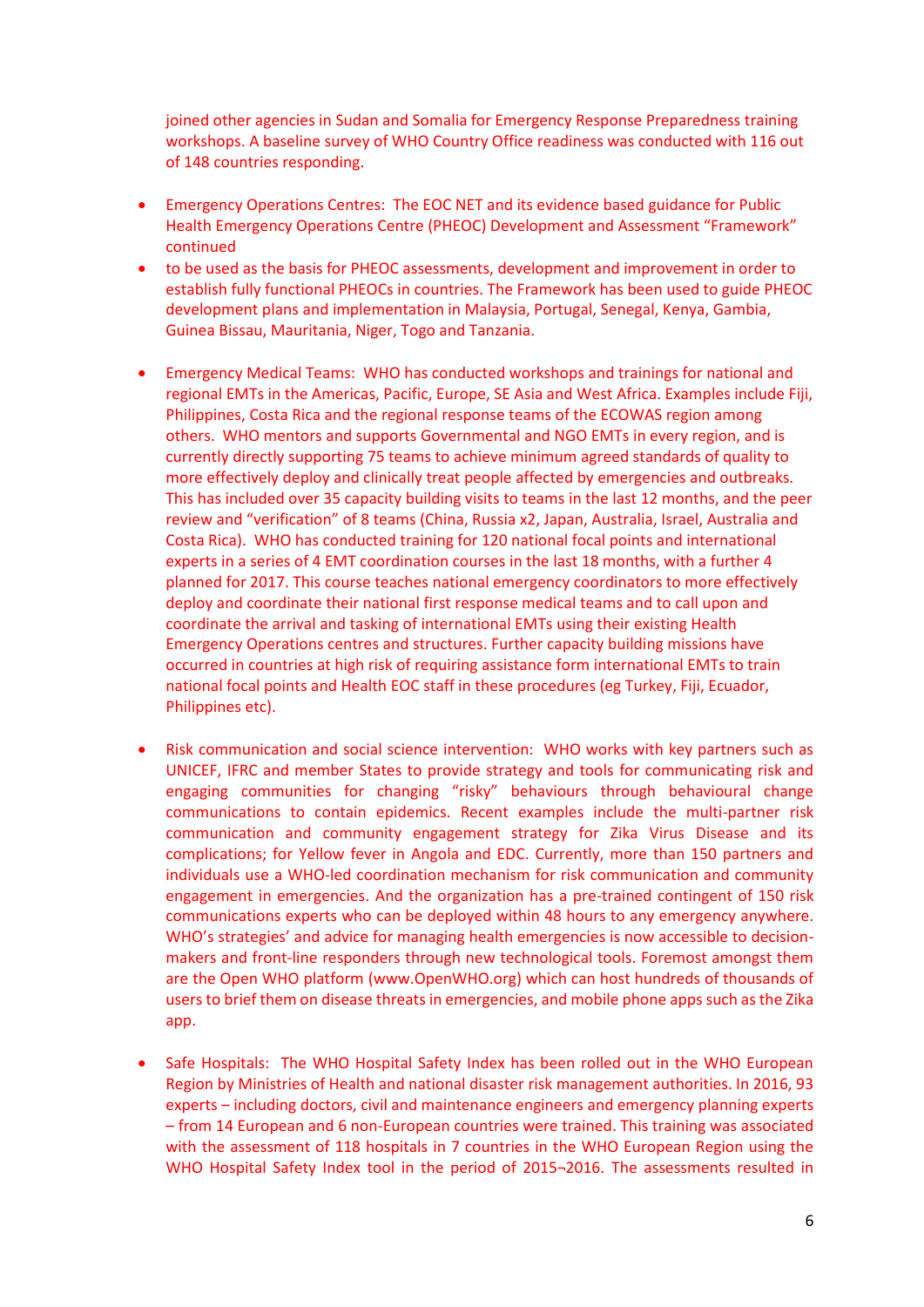recommendations for strengthening hospital safety and emergency management so that hospital services remain accessible and functioning at maximum capacity before, during and immediately after the impact of emergencies.

 $\bullet$ 

#### **3. Planned next steps**

*What are the specific next steps which you plan to undertake to implement the commitments (with a focus on the next 2 years)?* 

WHO will continue to implement its internal commitments to enhance support to local responders, including Ministries of Health and national NGOs, and improve their capacity to prevent, prepare for respond to and recover from outbreaks and emergencies. WHO will continue to scale up technical, material, financial and operational support to countries with the enhancement of the WHE Programme capacities.

- Implementing partners support. WHO will be refining its capacity building approach to strengthen technical and management capacities of implementing NGO partners.
- Operational Readiness: To support the roll-out of WHO Operational Readiness in WHO offices and partners, a 2 year road map will be developed in consultation with all regions and key WHO and WHE departments and units.
- Emergency Operations Centre Exercises: Planning with partners (USCDC, PHE and others) for the development and conduct of regional and global PHEOC functional exercises has begun during the 1st quarter of 2017. During the second quarter of 2017, exercise capacity and capabilities will be conducted with National PHEOCs that have volunteered to participate in the exercises to ensure the exercises scope and objectives are clear and agreed on.
- Emergency Medical Teams: WHO plans to conduct a series of 4 EMT coordination courses for national focal points and international experts in 2017.
- Risk communication and social science interventions: WHO will release the first-ever evidence based guidance for emergency risk communication later in 2017 and will operationalize its social science interventions network for enhancing community level work to reduce infectious health risks and to promote community engagement. The Organization will extend access to UN Agencies, NGOs, government agencies and other partners of its Open WHO platform for preparedness and just-in-time learning on infectious hazard management in any health emergency or humanitarian crisis.
- Safe Hospitals. At country, regional and global levels, a combination of activities will be conducted to support country and hospital level implementation of the Safe Hospitals Initiative. These include the roll out of the WHO Hospital Safety Index Training Package and the development of a global plan for scaling up the Safe Hospitals Initiative. WHO will continue to build bridges between Safe Hospitals and initiatives related to hospital security and climate resilience of hospitals.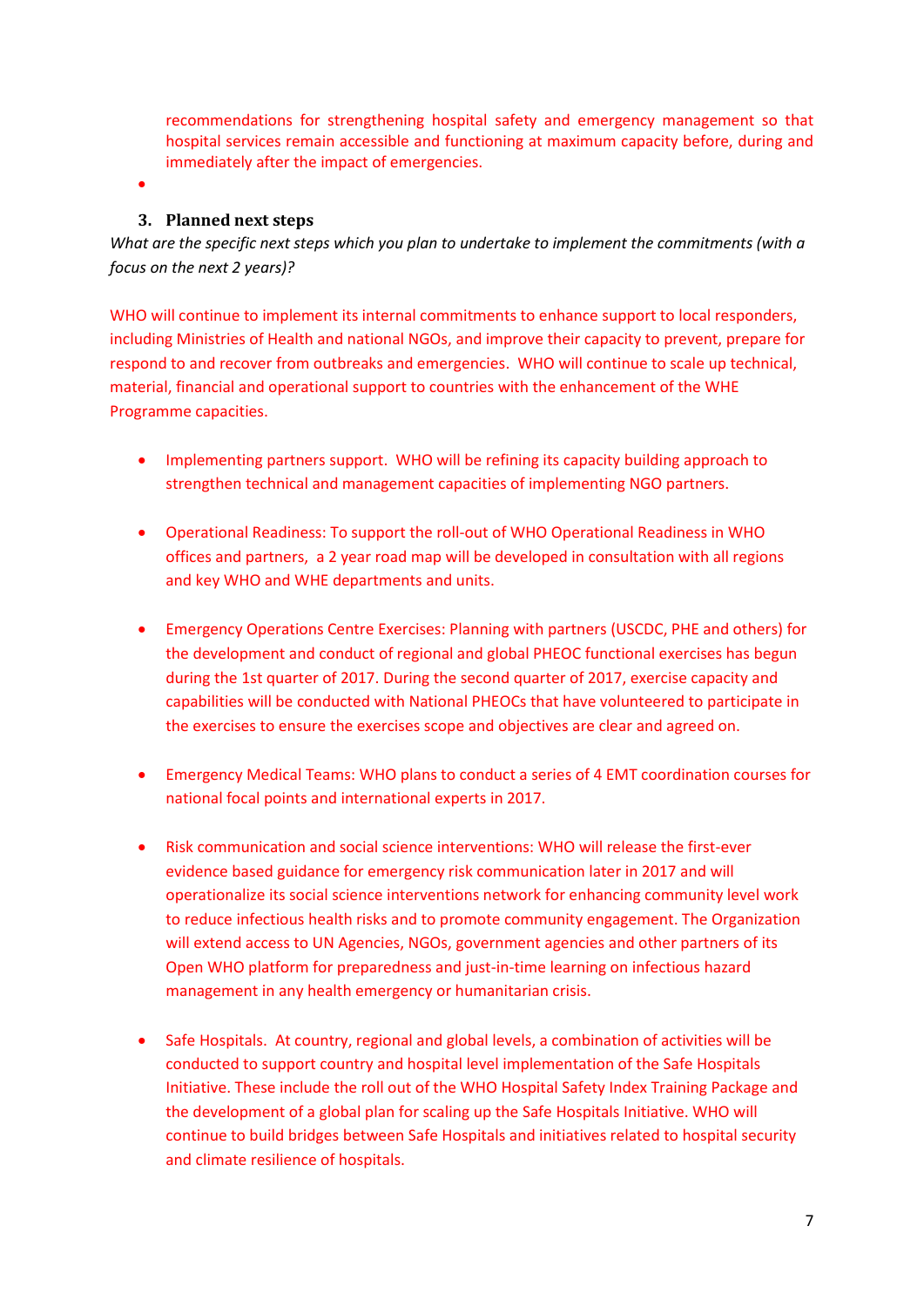## **4. Efficiency gains (optional for year 1)**

*Please indicate, qualitatively, efficiency gains associated with implementation of GB commitments and how they have benefitted your organisation and beneficiaries.*

## **5. Good practices and lessons learned (optional for year 1)**

*Which concrete action(s) have had the most success (both internally and in cooperation with other signatories) to implement the commitments of the work stream? And why?*

WHO continues to contribute to and benefit from the sharing of good practice and inter-agency collaboration with UN agencies, Member States and NGOs, as evident in the Joint External Evaluation and the roll out of Emergency Response Preparedness and the Capacity for Development Reduction Initiative.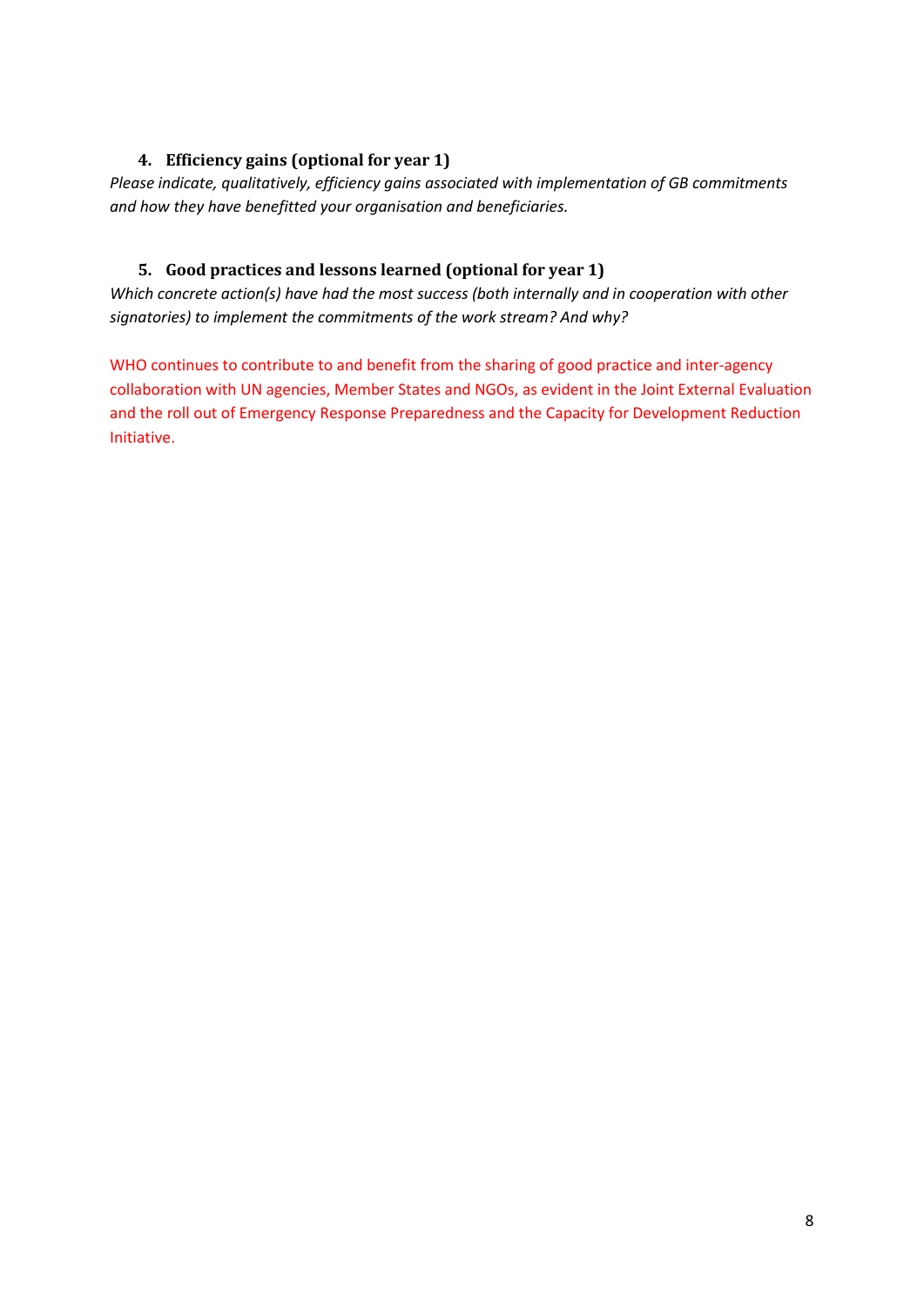## <span id="page-8-0"></span>**Work stream 3 - Cash**

## **1. Baseline (only in year 1)**

Where did your organisation stand on the work stream and its commitments when the Grand Bargain was signed?

There is limited evidence available of the operational practice and lessons on the use and efficacy of cash-based programming in the health sector. This lack of information limits learning and provides disincentives for the use of cash as a tool to improve health outcomes. Guidance, based on strengthened evidence, needs to be developed to understand the potential benefits for health of the different cash transfer modalities.

## **2. Progress to date**

Which concrete actions have you taken (both internally and in cooperation with other signatories) to implement the commitments of the work stream?

WHO is working together with partners to improve the evidence base on the use of cash in humanitarian health operations and has started the preparatory process to develop standards and guidelines for use of cash in humanitarian health operations. On 3-4 November WHO organized a cash work shop in Geneva to collect information and best practices on the use of cash in health service provision. A cash task team has been also been created under the Global Health Cluster which WHO leads together with World Vision to explore this issue further. WHO and the GHC have sought collaboration with existing cash platforms, such as CaLP and the Geneva based Cash Working Group, as well as inter-cluster work on cash led by OCHA.

## **3. Planned next steps**

What are the specific next steps which you plan to undertake to implement the commitments (with a focus on the next 2 years)?

WHO together with partners will develop an initial position paper on the role of cash in the health sector. WHO will continue to expand the evidence base on the use of cash in humanitarian health interventions by developing research priorities and promoting research. WHO will develop standards and guidelines for use of cash in health humanitarian operations, based on field experiences with cash programming for health from partners. The work will lead to increased use of cash transfer modalities that are appropriate to the health sector alongside other approaches to finance access to quality health services.

## **4. Efficiency gains (optional for year 1)**

Please indicate, qualitatively, efficiency gains associated with implementation of GB commitments and how they have benefitted your organisation and beneficiaries.

## **5. Good practices and lessons learned (optional for year 1)**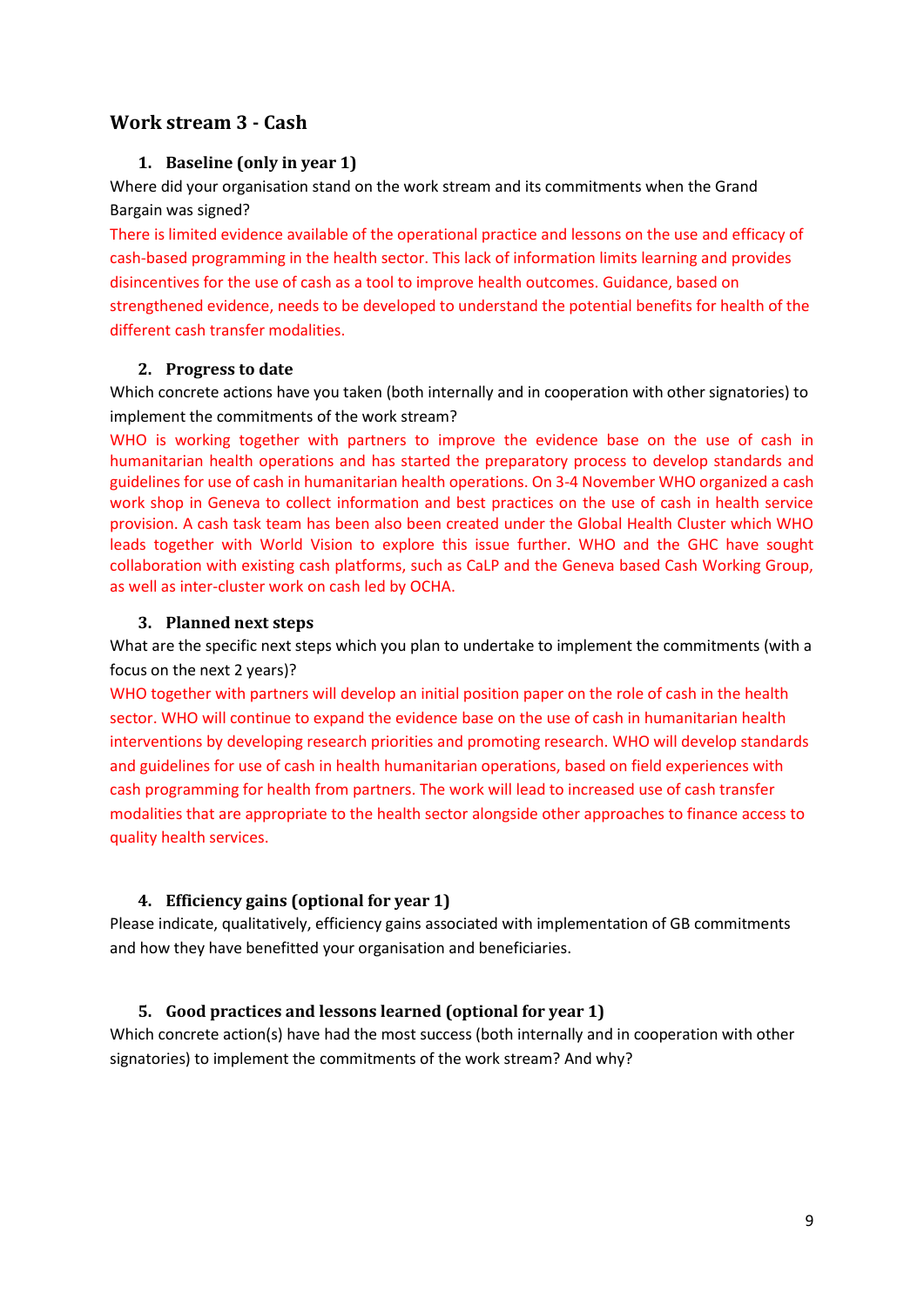## <span id="page-9-1"></span><span id="page-9-0"></span>**Work stream 4 – Management costs**

## **1. Baseline (only in year 1)**

Where did your organisation stand on the work stream and its commitments when the Grand Bargain was signed?

The baseline as of July 2016 is as follows:

- WHO launched functional alignment implementation of its new Health Emergencies Programme at HQ and Regional levels to streamline its emergency workforce.
- About 30 existing IT projects within WHO Health Emergencies Programme. The IT strategic priorities were not clear.
- Guided by the single Results Framework approved by World Health Assembly in May 2016, transition of workplans for all major budget centres in Global Management System at HQ and regional level started in July 2016.

## <span id="page-9-2"></span>**2. Progress to date**

Which concrete actions have you taken (both internally and in cooperation with other signatories) to implement the commitments of the work stream?

WHO fully commits to Grand Bargain initiative, in the area of reducing duplication and management costs with periodic functional reviews. WHO Health Emergencies Programme participated in a Technical Workshop on Workstream 4 hosted by UNHCR and Government of Japan on 23 March 2017. The concrete progress made to date includes:

#### Outcome:

WHO Health Emergencies Programme (WHE) has completed alignment of functions across HQ, Regional and Country levels, with HQ and RO organigrams signed off by the end of 2016. The country-level alignment of functions has been initiated.

## Outputs:

- WHO Health Emergencies Programme (WHE) has established an internal IT demand management mechanism. The WHE Executive Director has approved IT Guiding Principles, and empowered an IT Task Team to review all existing demand. The review process of all existing 28 IT projects has started.
- WHO Health Emergencies Programme has established single cost structure across HQ, Regional and Country levels for its 2017 workplans as per 2017 Results Framework endorsed by World Health Assembly in May 2016.
- WHO is fully engaged with UN Development Group on Business Operations Executive Strategy (BOS), which is currently being implemented at the country level together with United Nations Development Assistance Framework (UNDAF). WHO Country Cooperation Strategy Unit (CCU) continues to work on WHO country strategy in priority countries in alignment with UNDAF and BOS.
- Agreed upon priorities with WFP include increasing the capacity of the emergency supply chain, development of Logistics Response Trainings focused on health logistics with Logistics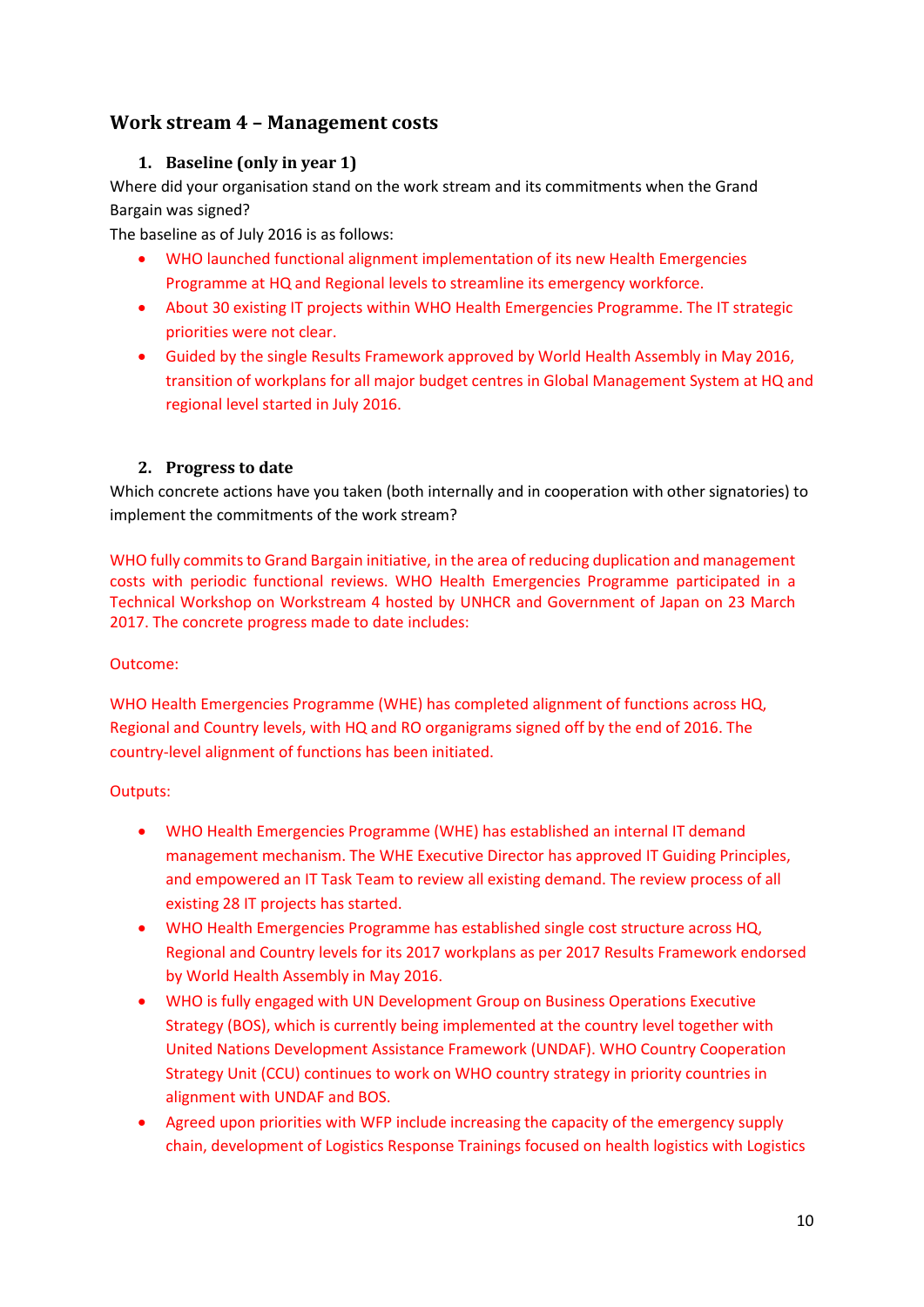Cluster, incorporating field operations guides in the Logistics Cluster, amending existing framework with WFP.

- Specific steps taken have been coordination on procurement and standards of certain items (e.g. personal protective equipment) with FAO and WHO, critical items list reconciliation across WFP, UNICEF and WHO, and operational synergies with WFP and UNICEF in the areas of warehousing and procurement.
- At the country level, WHO has been part of the BOS launch of a series of common service packages, such as GPS Tracking for Vehicles and Solar panel solutions. WHO continues to be actively engaged with the HLCM networks for Procurement, IT, Finance, and HR – these networks are also producing some interesting harmonization initiatives aimed at improving the quality and cost-effectiveness of service delivery (a good example being the ongoing country banking services harmonization project)

## <span id="page-10-0"></span>**3. Planned next steps**

What are the specific next steps which you plan to undertake to implement the commitments (with a focus on the next 2 years)?

- By the end of 2017 standardize the priority country organigram for Health Emergencies Programme.
- By the end of June 2017 IT projects within Health Emergencies Programme are streamlined, targeting 3-5 IT projects of strategic importance at any given time to ensure coherence and efficient use of resources
- The 2018-2019 Programme Budget and Results Framework are based on the same principle of single cost structure across three levels. In May 2017 the 2018-2019 Programme Budget and Results Framework will be submitted to World Health Assembly for approval.
- Coordination of SOPs for PPE development with FAO, exploration of procurement synergies with UNICEF and the establishment of focal points within WFP and WHO to constitute a project coordination team for increased participation.
- Implementation of new Fleet Management strategy

## **4. Efficiency gains (optional for year 1)**

<span id="page-10-1"></span>Please indicate, qualitatively, efficiency gains associated with implementation of GB commitments and how they have benefitted your organisation and beneficiaries.

## <span id="page-10-2"></span>**5. Good practices and lessons learned (optional for year 1)**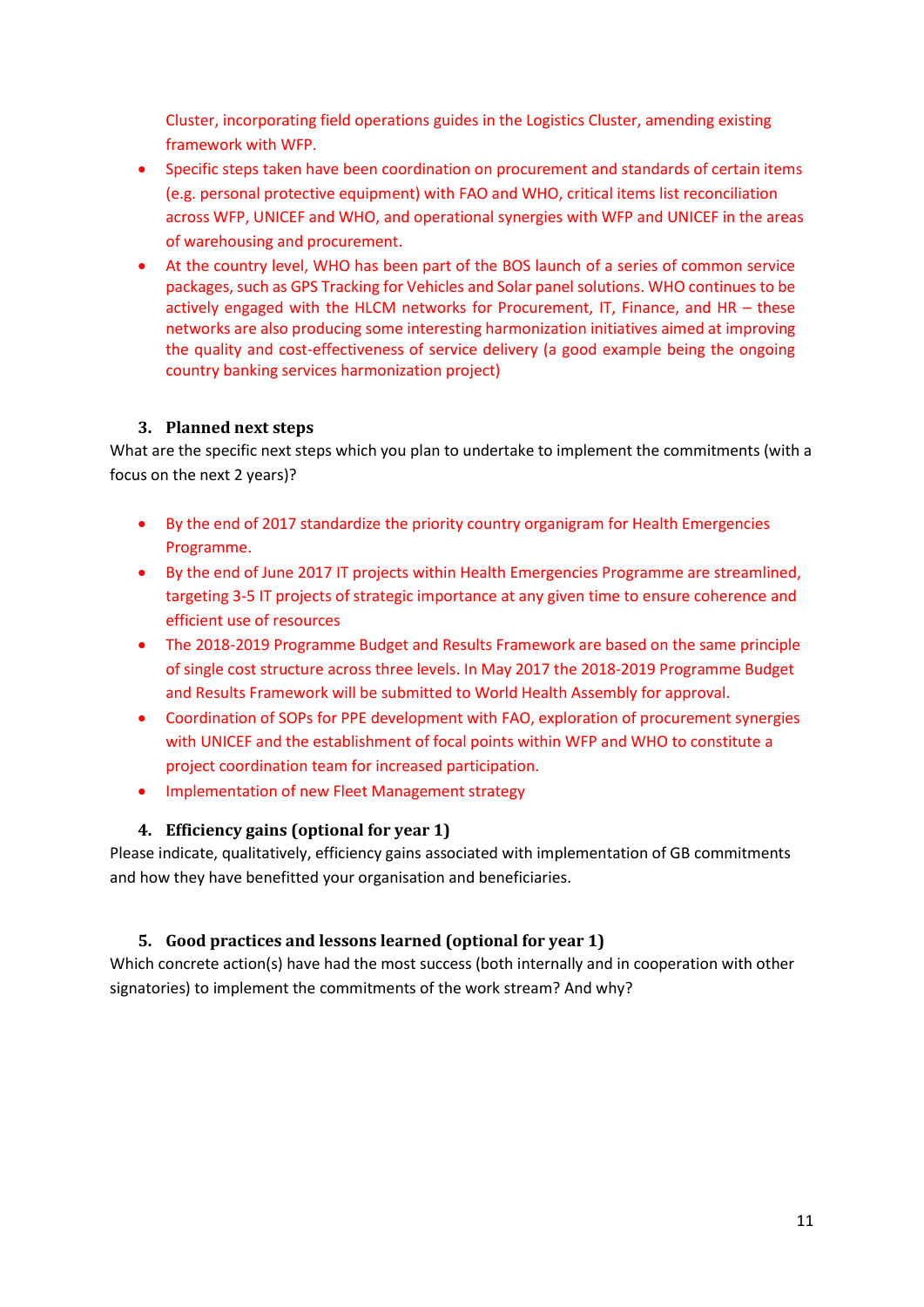## <span id="page-11-1"></span><span id="page-11-0"></span>**Work stream 5 – Needs Assessment**

## **1. Baseline (only in year 1)**

Where did your organisation stand on the work stream and its commitments when the Grand Bargain was signed?

## <span id="page-11-2"></span>**2. Progress to date**

Which concrete actions have you taken (both internally and in cooperation with other signatories) to implement the commitments of the work stream?

WHO's new emergency programme has a department dedicated to health information management, risk and needs assessments. WHO is committed to supporting system-wide needs assessments for capturing real outcomes of humanitarian action by: a) promoting methodologies that are designed as multisectoral, population-based, with the right mix of quantitative and qualitative data; b) using sound indicators for health service coverage and health outcomes, including baselines and progress against the baseline; and c) using practical assessment tools that are quickly deployable, cost-effective, and adaptable to sentinel sites for initial and regular reporting on a wide range of outcomes. Most important of these have been the implementation of a standardized approach to risk assessments of acute public health events; roll out of Health Resource Availability Mapping assessments (HeRAMs, e.g. Nigeria, Syria, Yemen) and the establishment of early warning and response systems (EWARs) for infectious diseases (e.g. Nigeria, Nigeria, Syria, Yemen). HeRAMs assessments were shared largely with the IASC and assessed by partners as very useful in better understanding the health services availability and for more specific sub-national level prioritisation of health interventions. EWARs deployments are coordinated closely with UNICEF in particular but also beyond with IASC partners and results of surveillance assessments are regularly shared with OCHA and partners.

## <span id="page-11-3"></span>**3. Planned next steps**

What are the specific next steps which you plan to undertake to implement the commitments (with a focus on the next 2 years)?

In 2017, WHO will also participate and contribute to joint multi-hazard risk assessments and analysis. It will leverage other agencies capacities for conflict, hydro-meteorological, and economic forecasts and augment them with an analysis of their potential health impact on affected populations as well as when these fragile operational environments may lead to potential large scale outbreaks.

## <span id="page-11-4"></span>**4. Efficiency gains (optional for year 1)**

Please indicate, qualitatively, efficiency gains associated with implementation of GB commitments and how they have benefitted your organisation and beneficiaries.

## <span id="page-11-5"></span>**5. Good practices and lessons learned (optional for year 1)**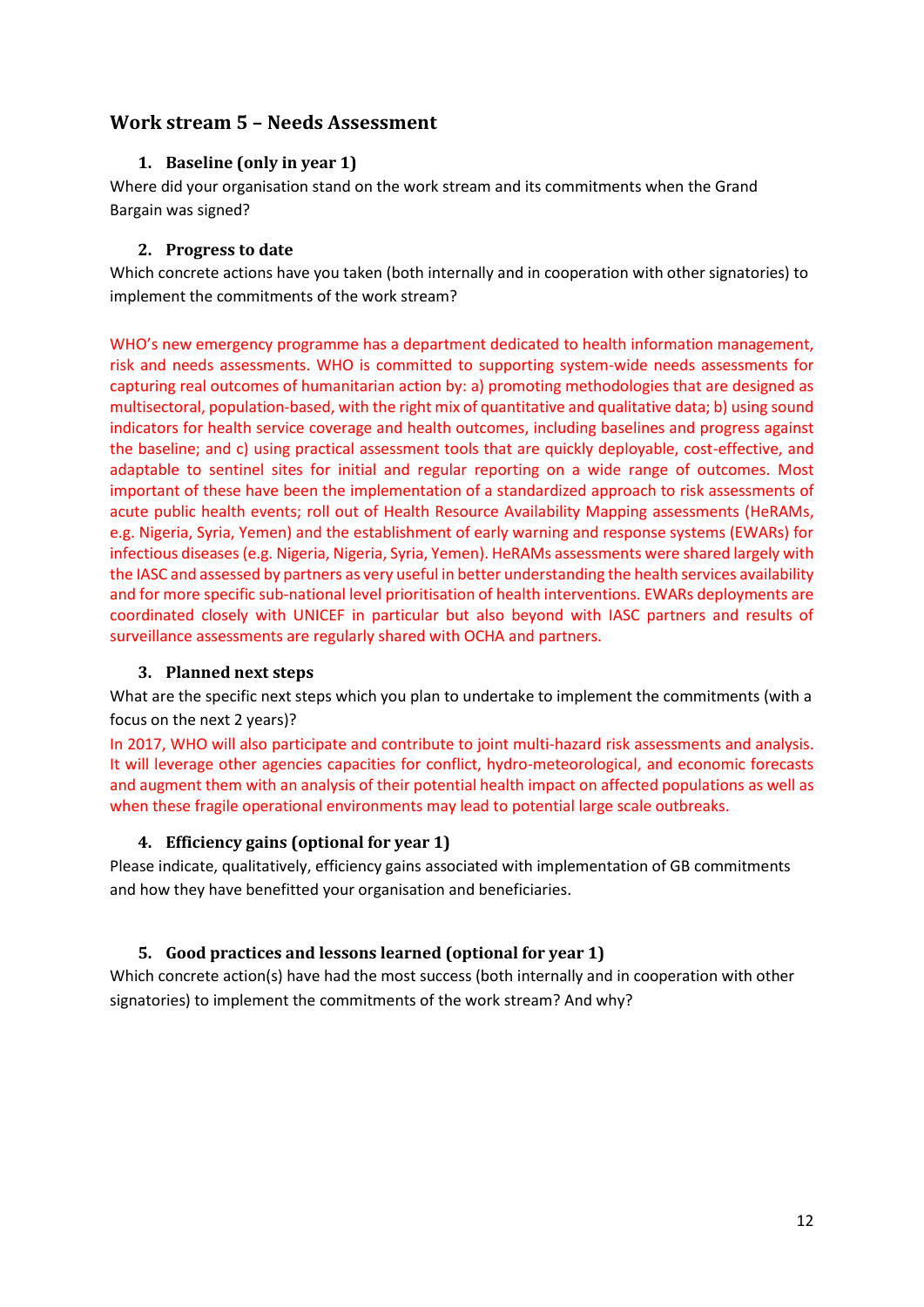## <span id="page-12-0"></span>**Work stream 6 – Participation Revolution**

## **1. Baseline (only in year 1)**

Where did your organisation stand on the work stream and its commitments when the Grand Bargain was signed?

At the time of the commitment, WHO had a code of conduct and applied it systematically for personnel deployed to the field. WHO participated in AAP methodology and collects feedback in an ad hoc manner. WHO frequently consults communities, and affected health workers on the implementation of the health response, often through its implementing partners. WHO applies guidelines of risk communications and social mobilization to affected populations and collects feedback at health facility level and through implementing partners.

## **2. Progress to date**

Which concrete actions have you taken (both internally and in cooperation with other signatories) to implement the commitments of the work stream?

WHO's community health and mobilization approach relies on context-specific health needs assessment that can identify priority health needs, target resources to address inequalities and involve local people in addressing and mitigating the factors that are affecting their health or contributing to the further spread of an outbreak, especially with women's groups. These approaches have been important in northern Nigeria (e.g. in tackling the polio and measles outbreaks), South Sudan, response to the Ebola outbreak in West African countries, Zika outbreak response, in Yemen (e.g. tackling cholera) and in the global response to Polio outbreaks (northern Nigeria, Syria, Iraq and Afghanistan). Mental health and psycho-social health programs in protracted crises. Where on-going humanitarian responses need adjusting or refinement, WHO is strengthening its feedback and complaints mechanisms to ensure that programmes can be adapted in real time, and explore how these can be made more effective with mobile technologies.

Addressing the mental health and psychosocial needs of national health workers in crises and areas where medical services are becoming a target of violent attacks is another area where WHO has applied an inclusive and consultative approach towards and started collecting direct feedback on services provided.

WHO has addressed the AAP policy through its surge trainings to humanitarian workers previously and has incorporated into the new online trainings on incident management system for WHO staff and desk officers.

#### **3. Planned next steps**

What are the specific next steps which you plan to undertake to implement the commitments (with a focus on the next 2 years)?

WHO aims to incorporate the voices of affected populations throughout the humanitarian project cycle – from needs assessment, to programme design, implementation and monitoring. Through close coordination with Ministries of Health and national disaster management agencies, affected government and civil society play pivotal roles in preparing for and responding to health emergencies. By the end of 2017 WHO will aim to fully integrate a new people centred approach – where accountability to affected populations (AAP), Protection, diversity and conflict sensitivity – are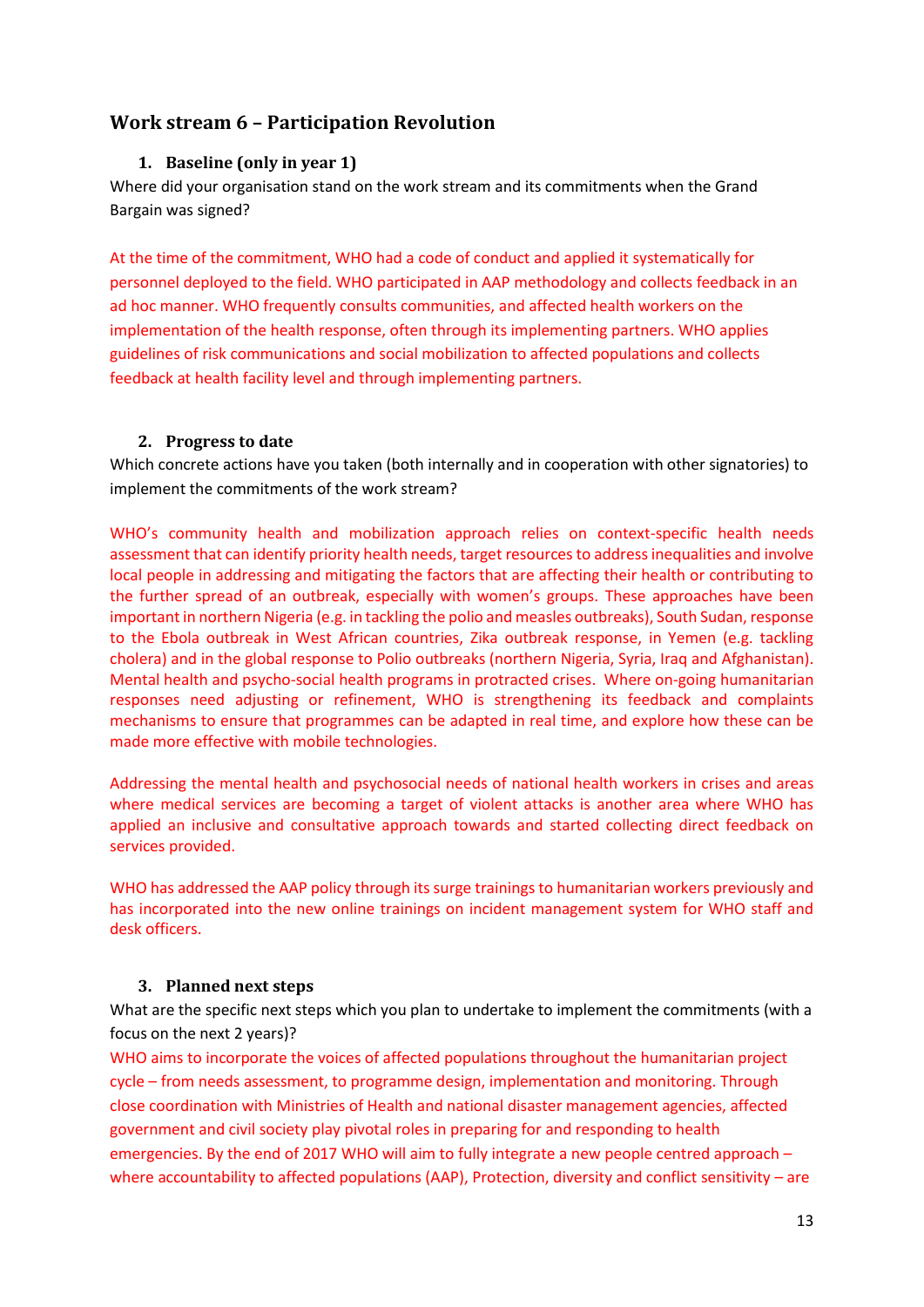fully embed in emergency response guidance and frameworks. More efforts will be required in 2017- 18 to ensure consistent monitoring of the feedback and inclusion into planning processes.

WHO involves affected populations in needs assessments and in the process of determining humanitarian needs for the Humanitarian Response Plans. Feedback on patients' satisfaction is obtained through treatments centres, health facilities and mobile clinics. WHO will work towards documenting these more systematically in the future.

WHO is already participating in the AAP feedback platform in Yemen and in South Sudan and contributes implements AAP components in a majority of its G3 and G2 emergencies.

In the context of the Zika response in the Americas, cohort studies among risk exposed populations, especially women, were conducted to understand their concerns and needs in moving forward addressing the outbreak. The population was consulted during risk assessments and social mobilization activities.

WHO will work towards reporting more systematically on feedback received through medical consultations and social mobilization.

## **4. Efficiency gains (optional for year 1)**

Please indicate, qualitatively, efficiency gains associated with implementation of GB commitments and how they have benefitted your organisation and beneficiaries.

## **5. Good practices and lessons learned (optional for year 1)**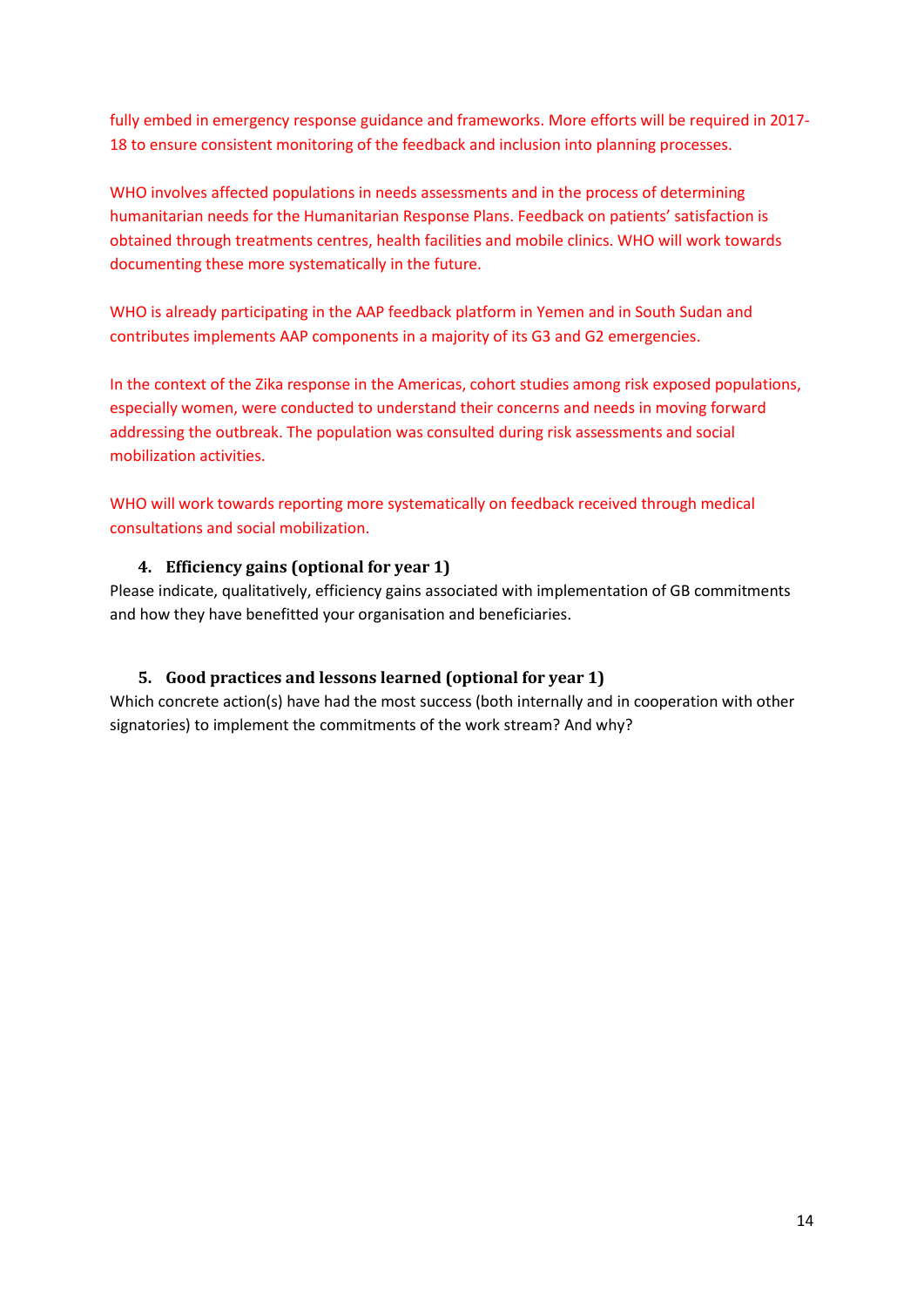## <span id="page-14-1"></span><span id="page-14-0"></span>**Work stream 7 - Multi-year planning and funding**

## **1. Baseline (only in year 1)**

Where did your organisation stand on the work stream and its commitments when the Grand Bargain was signed?

At the time of the endorsement of the Grand Bargain WHO did not have multi-year response plans and was not implementing multi-year funded humanitarian projects.

## <span id="page-14-2"></span>**2. Progress to date**

Which concrete actions have you taken (both internally and in cooperation with other signatories) to implement the commitments of the work stream?

WHO is currently developing a protracted emergency framework which will provide guidance to multiyear humanitarian planning and funding. WHO aims to undertake joint analysis in three countries by the end of 2017 bringing together internally humanitarian and development actors.

## <span id="page-14-3"></span>**3. Planned next steps**

What are the specific next steps which you plan to undertake to implement the commitments (with a focus on the next 2 years)?

- Finalize the protracted emergency framework
- Enter into multi-year funding agreements with at least 3 donors

## <span id="page-14-4"></span>**4. Efficiency gains (optional for year 1)**

Please indicate, qualitatively, efficiency gains associated with implementation of GB commitments and how they have benefitted your organisation and beneficiaries.

The main benefit would be to obtain predictable, flexible and long term funding

## <span id="page-14-5"></span>**5. Good practices and lessons learned (optional for year 1)**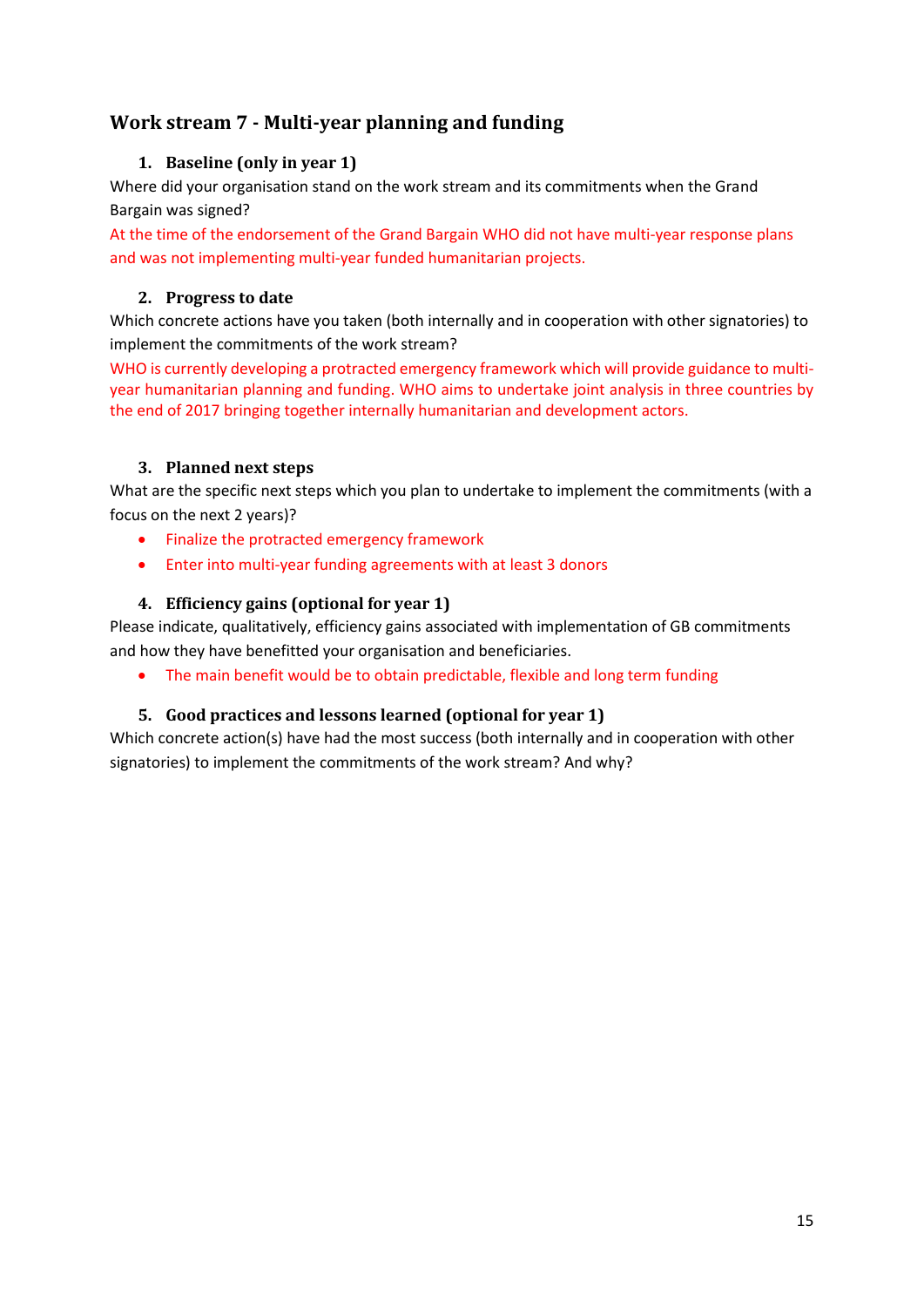## <span id="page-15-1"></span><span id="page-15-0"></span>**Work stream 8 - Earmarking/flexibility**

## **1. Baseline (only in year 1)**

Where did your organisation stand on the work stream and its commitments when the Grand Bargain was signed?

Prior to the Grand Bargain was 74% of contributions received by WHO for humanitarian action were earmarked. A formal strategy and plan for increasing visibility of un-earmarked contributions was not in place.

## <span id="page-15-2"></span>**2. Progress to date**

Which concrete actions have you taken (both internally and in cooperation with other signatories) to implement the commitments of the work stream?

The objective is to reduce the number of earmarked contributions received by WHO for humanitarian action. WHO plans to increase the visibility of un-earmarked and softly earmarked funding and acknowledge un-earmarked donor contributions in donor updates and in annual report.

WHO participates with other organizations, in a process to jointly determine on an annual basis, the most effective and efficient way of reporting on un-earmarked and softly earmarked funding and to initiate this reporting by the end of 2017.

## <span id="page-15-3"></span>**3. Planned next steps**

What are the specific next steps which you plan to undertake to implement the commitments (with a focus on the next 2 years)?

- Participate in the IASC-led Humanitarian Financing Task Team pilot project for common donor reporting template 10+3.
- Increase the visibility of unearmarked and softly earmarked funds by acknowledging all donors.

## <span id="page-15-4"></span>**4. Efficiency gains (optional for year 1)**

Please indicate, qualitatively, efficiency gains associated with implementation of GB commitments and how they have benefitted your organisation and beneficiaries.

• In the long term we expect that if most donors agree with the common donor template, the reporting burden will be reduced; however, we are concerned that if a significant number of donors do not accept the template, the reporting burden will remain or increase.

## <span id="page-15-5"></span>**5. Good practices and lessons learned (optional for year 1)**

Which concrete action(s) have had the most success (both internally and in cooperation with other signatories) to implement the commitments of the work stream? And why?

 Joint advocacy and action through the IASC Humanitarian Financing Task Team has proven to be effective in sensitizing donors and working with them to find solutions. WHO will continue to participate and contribute to the discussion.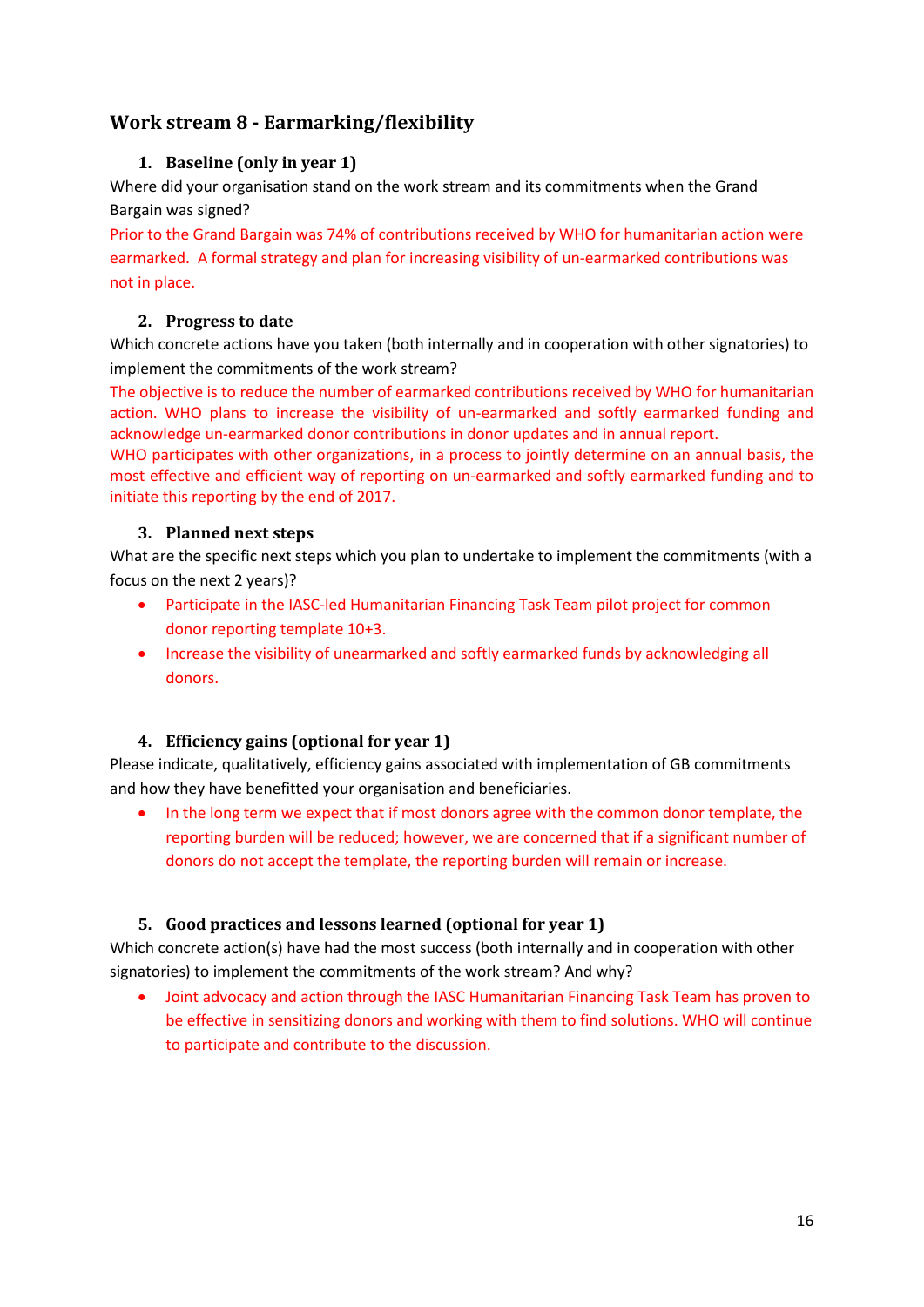## <span id="page-16-0"></span>**Work stream 9 – Reporting requirements**

## **1. Baseline (only in year 1)**

Where did your organisation stand on the work stream and its commitments when the Grand Bargain was signed?

Prior to the Grand Bargain agreement WHO had a standard reporting template for humanitarian emergencies and provided one annual humanitarian report for G.3 countries (Syria).

## **2. Progress to date**

Which concrete actions have you taken (both internally and in cooperation with other signatories) to implement the commitments of the work stream?

WHO is currently updating and expanding reporting guidelines as well as developing standard reporting templates for humanitarian emergencies, disease outbreaks, and core grants. The purpose of these activities is to enhance the quality of reporting to better capture results, enable learning and increase the efficiency of reporting. The objective is to develop annual reports for all countries that have a grade 3 emergency. In parallel WHO will improve its online platform to disseminate information on its operations.

## **3. Planned next steps**

What are the specific next steps which you plan to undertake to implement the commitments (with a focus on the next 2 years)?

WHO attended the Grand Bargain Reporting Workstream workshop in Berlin on 24 March 2017. WHO has until end April 2017 to confirm:

- whether it commits to participating in the pilot project
- if so, whether it will implement the pilot in all three countries, or just one
- whether WHO's implementing partners would also participate in the pilot. This means that WHO would be responsible for introducing the 10+3 template to NGOs and briefing them on its use.

## **4. Efficiency gains (optional for year 1)**

Please indicate, qualitatively, efficiency gains associated with implementation of GB commitments and how they have benefitted your organisation and beneficiaries.

## **5. Good practices and lessons learned (optional for year 1)**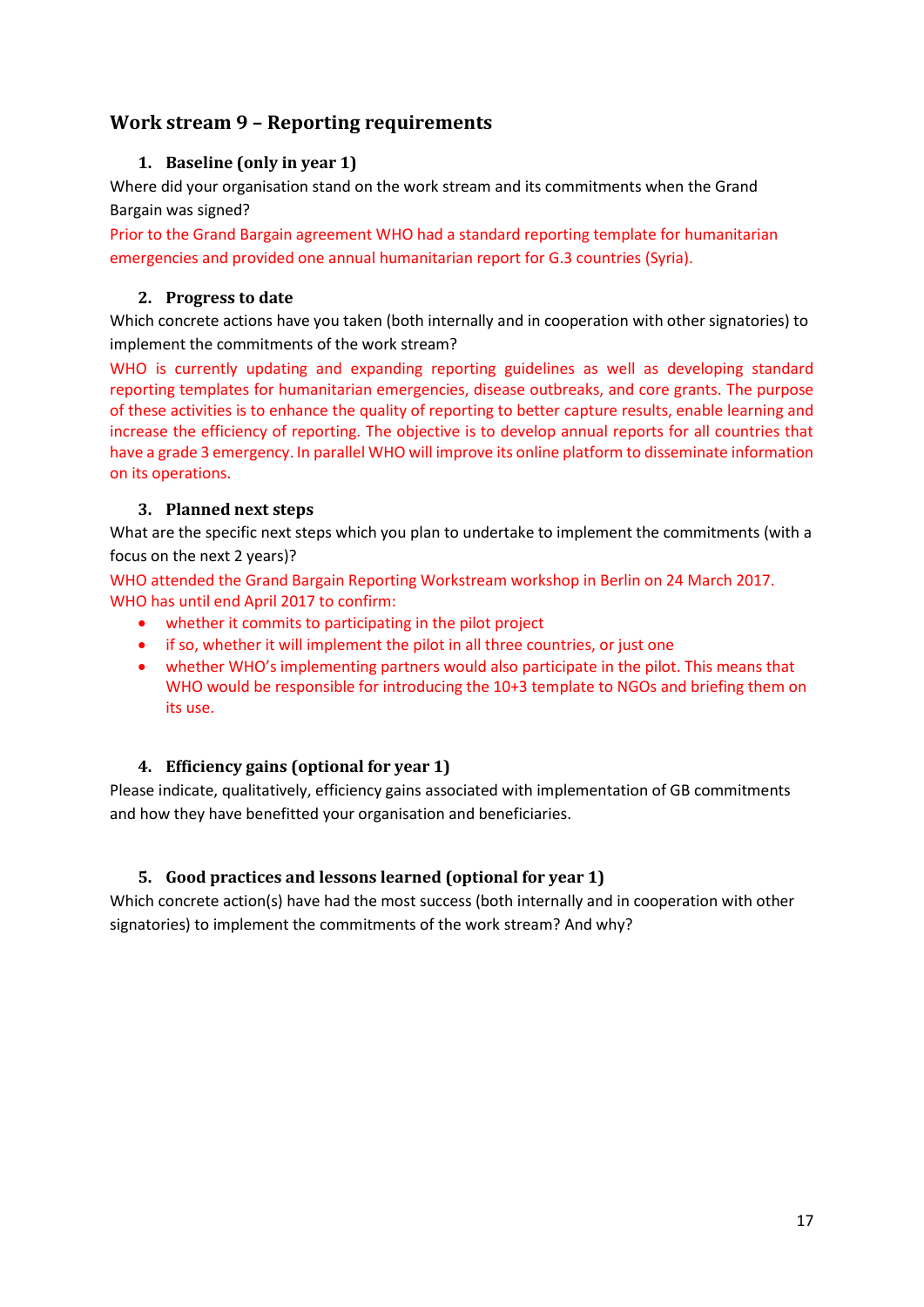## <span id="page-17-1"></span><span id="page-17-0"></span>**Work stream 10 – Humanitarian – Development engagement**

## **6. Baseline (only in year 1)**

Where did your organisation stand on the work stream and its commitments when the Grand Bargain was signed?

Prior to the Grand Bargain, WHO humanitarian action did not support the implementation of SDGs at country level. There was no definition of what an Essential Package of Health Services in emergencies would be and therefore it was not possible to assess how longer term programming could be organized to deliver essential health services to the population beyond acute emergency requirements. While there was some interaction at HQ level between humanitarian and development counterparts within the organization, such collaboration was ad hoc, often depending on parallel processes in analysis, planning, and programming.

#### **7. Progress to date**

-

<span id="page-17-2"></span>Which concrete actions have you taken (both internally and in cooperation with other signatories) to implement the commitments of the work stream?

WHO has taken an active role in enhancing the engagement between humanitarian and development actors. WHO co-chairs (with UNDP) the Inter Agency Standing Committee (IASC) Task Team on Strengthening the Humanitarian and Development Nexus (HDN) in Protracted Settings. On behalf of the Task Team, WHO has undertaken a mapping of existing initiatives and processes which form the nexus between humanitarian and development work.

In turn, this mapping informed various inter-agency discussions and meetings, providing a common analytical understanding of the major issues and gaps. Chief among these discussions was the one that took place with the UN Working Group on Transitions to ensure both groups work hand in hand. This workshop, the first of its kind, ensured that a concrete road map on how to implement the 'New way of Working' was designed and co-owned by not only humanitarian agencies but their development counterparts as well. Thus, the work of the Task Team contributes greatly to defining the parameters of HDN and the New Way of Working. Some contributions include:

- A paper, that conceptualizes A typology of contexts which can be used to inform different ways to go about implementing HDN and defining and reaching collective outcomes
- Contributions to the discussions around, the building blocks of HDN have also been defined: joint situation/problem analysis, joined-up planning and programming, empowered leadership structures to bring all actors together, and appropriate financial modalities geared to support the implementation of collective outcomes
- Country Teams have been encouraged to call for support. Sudan will be the first case where coordinated support is provided to a country team to work on HDN / New Way of Working.

Internally, as a concrete measure to bridge the gap between humanitarian and development, WHO has committed to:

- Define an essential package of health services (first draft is done and being consulted with partners
- Define methodology to cost the international support to deliver the essential package of health services (being defined alongside with the package's definition)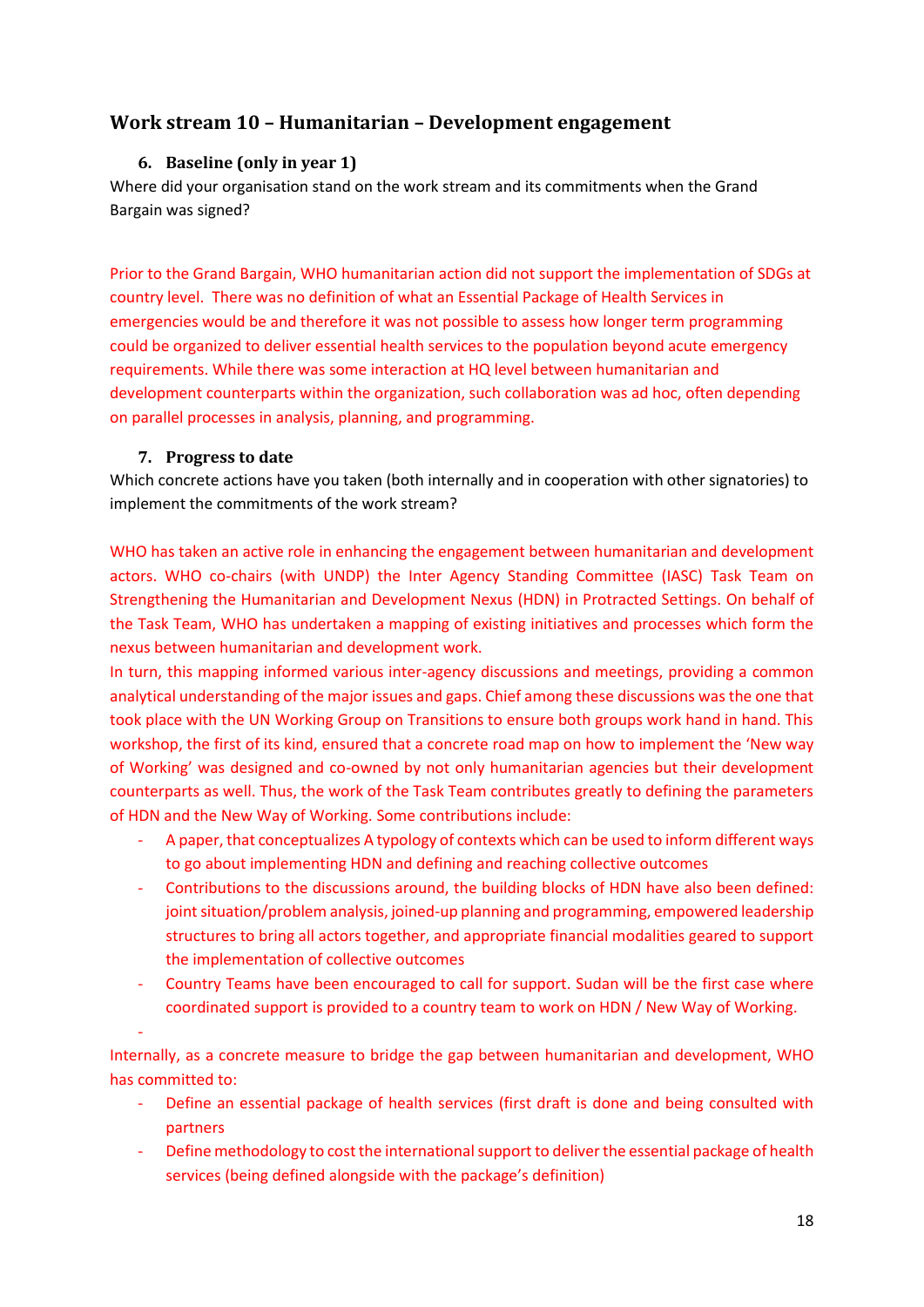- Progressively expand access, coverage and quality of an Essential Package of Health Services to all populations, including populations affected by emergencies. The support and building of local and national capacities is the cornerstone of this work and strong cooperation is ongoing between the WHO Health Emergencies Programme and the WHO Health Systems Strengthening Programme. The objective is to create a mutual accountability for WHO humanitarian action and WHO health systems strengthening action to ensure delivery of the package in a sustainable manner. In Sudan, in parallel to the inter-agency support mission WHO will work at ensuring this linkages between humanitarian action and health systems strengthening. Humanitarian and health systems tools and procedures are also being reviewed to ensure coherence and complementarity.
- WHO has set an objective that the humanitarian action supports implementation of Sustainable Development Goals in at least 3 countries by the end of 2017. Social protection schemes are being reviewed as WHO looks at the relevance and modalities of implementation of cash/vouchers/insurance based programmes to support health action in crises, given the limited evidence available regarding these types of interventions in the health sector (cf workstream 3 on cash). This work is being developed jointly with the definition of the essential health package of services so as to ensure coherence.
- Given that protracted crises (where a strong HDN is needed the most) are often driven or exacerbated by conflicts-WHO is also developing a concept of "peace through health" which will ensure that programmatic tools and guidance exist for WHO country offices to be able to implement a suite of activities that contribute to "sustaining peace", in line with the two resolutions of the UNGA and UNSC recently passed. Currently the WHO whole-of-Syria programme is already implementing some of these activities, starting with a common analysis of the situation and conflict sensitive programming.

#### <span id="page-18-0"></span>Planned next steps

What are the specific next steps which you plan to undertake to implement the commitments (with a focus on the next 2 years)?

At the Inter-agency level WHO plans to continue to lead the progress towards the concrete implementation of the humanitarian development nexus, through the IASC and continue to influence discussions in the Chief Executive Board (CEB), and UN Working Group on Transitions. Through a series of consultations within and outside the UN, WHO will take the lead in drafting an IASC wide positon paper outlining a shared narrative around key issues around the humanitarian-development nexus. Over the next two years, WHO as co-chair, the drafting of common terms of reference for joint missions to support country teams, and work on capturing lessons and good practices.

Internally, WHO will make concerted efforts where possible to align analysis and planning across humanitarian and development pillars in the organization.

In addition, guided by the reality that protracted conflict settings are where the strongest collaboration across the nexus is needed, WHO will be integrating 'new way of working' principles in both is Protracted Emergency Framework, as well as the WHO corporate policy on responding to the health needs of migrants and refugees.

The latter guidance document will focus on a two pronged approach, blending humanitarian and immediate lifesaving assistance, and long-term development oriented health systems strengthening focused on advocacy and inclusion of refugees into host community social safety nets.